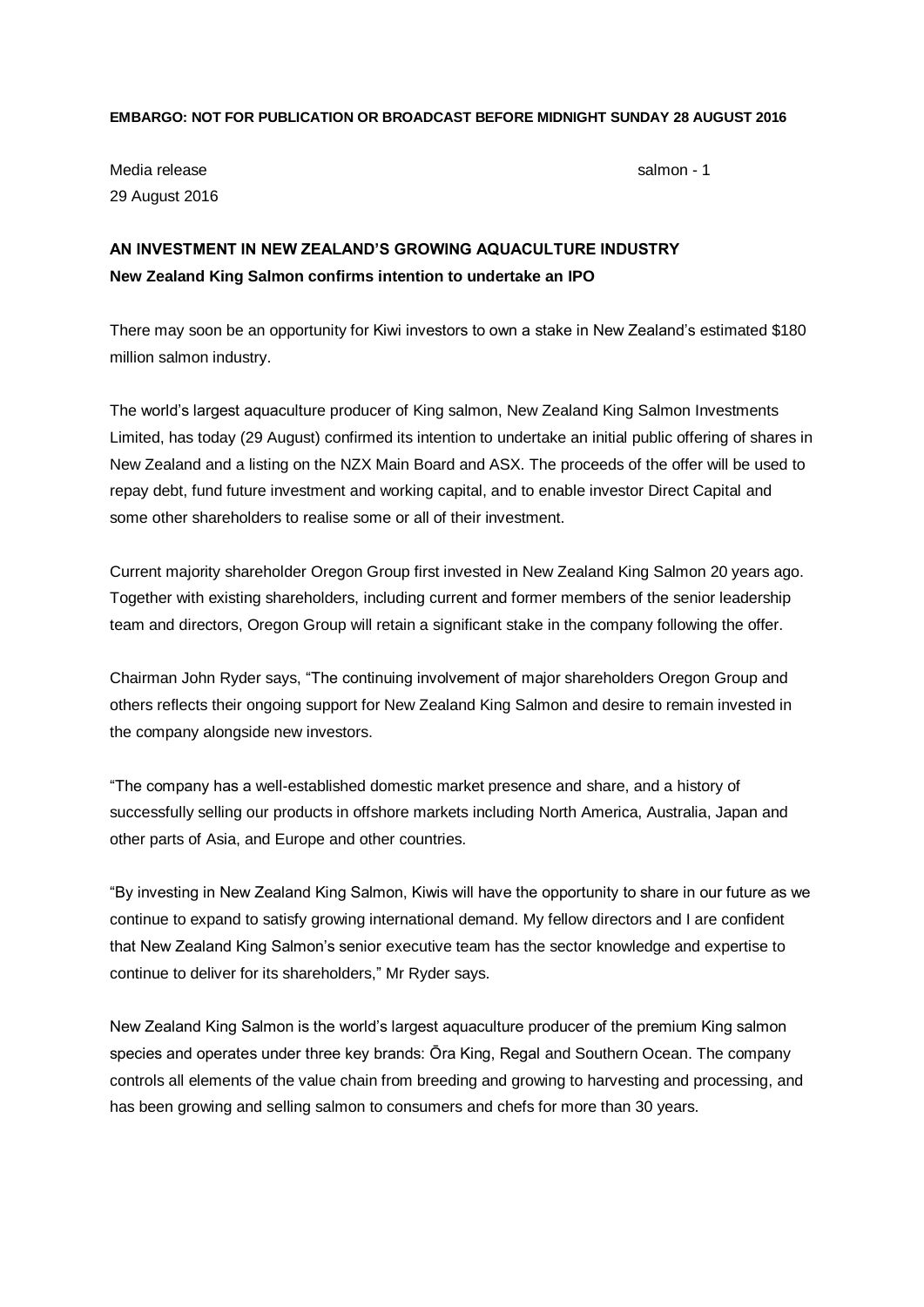It owns and operates eight seafarms in the Marlborough Sounds, including three new farms consented in 2014 with a 35 year term. Over time the new seafarms are expected to enable the company to approximately double annual production from the current 6,000 metric tonnes.

The New Zealand salmon farming industry has been recognised as a global leader in sustainable seafood following New Zealand's 'Best Choice' accreditation in the Monterey Bay Aquarium's globally respected consumer guide Seafood Watch, in 2015.

In the financial year to 30 June 2016, New Zealand King Salmon generated revenues of \$114.1 million and Pro Forma Operating EBITDA of \$16.0 million.

In respect of the 2017 financial year, New Zealand King Salmon is expecting to declare dividends of \$5.0 million, or 50 per cent of forecast Pro Forma Operating Net Profit After Tax, and \$5.6 million in 2018. It anticipates dividends will be fully imputed.

As part of the initial public offering, a priority offer is intended to be made available to eligible residents in the Marlborough and Nelson Bays regions. Residents who have an interest in participating in the priority offer should go t[o www.shareoffer.co.nz/newzealandkingsalmon](http://www.shareoffer.co.nz/newzealandkingsalmon) from 31 August and follow the on screen instructions to register their interest, or contact their financial adviser prior to 5.00pm on 12 September.

The joint lead managers are First NZ Capital Securities Limited and Macquarie Capital (New Zealand) Limited (acting through its affiliates) (Joint Lead Managers).

## **Important Notice:**

*New Zealand King Salmon Investments Limited (New Zealand King Salmon) is considering making an offer of shares. No money is currently being sought and the shares cannot currently be applied for or acquired under the intended offer. If the offer is made, it will be made in accordance with the Financial Markets Conduct Act 2013. Nothing in this media release constitutes an invitation to subscribe for, or an offer of shares, securities or financial products to any person, whether in New Zealand or in any other country. This media release is not intended for general release, and does not constitute an advertisement of the initial public offering, in any country other than New Zealand.*

*New Zealand King Salmon is seeking preliminary indications of interest from eligible residents of the Marlborough and Nelson Bays regions (and other persons who have a relationship with New Zealand King Salmon, whose eligibility will be determined by New Zealand King Salmon in its sole discretion), which may be made by completing the Priority Offer Expression of Interest Form available at [www.shareoffer.co.nz/newzealandkingsalmon.](http://www.shareoffer.co.nz/newzealandkingsalmon) Preliminary indications of interest are not being sought*